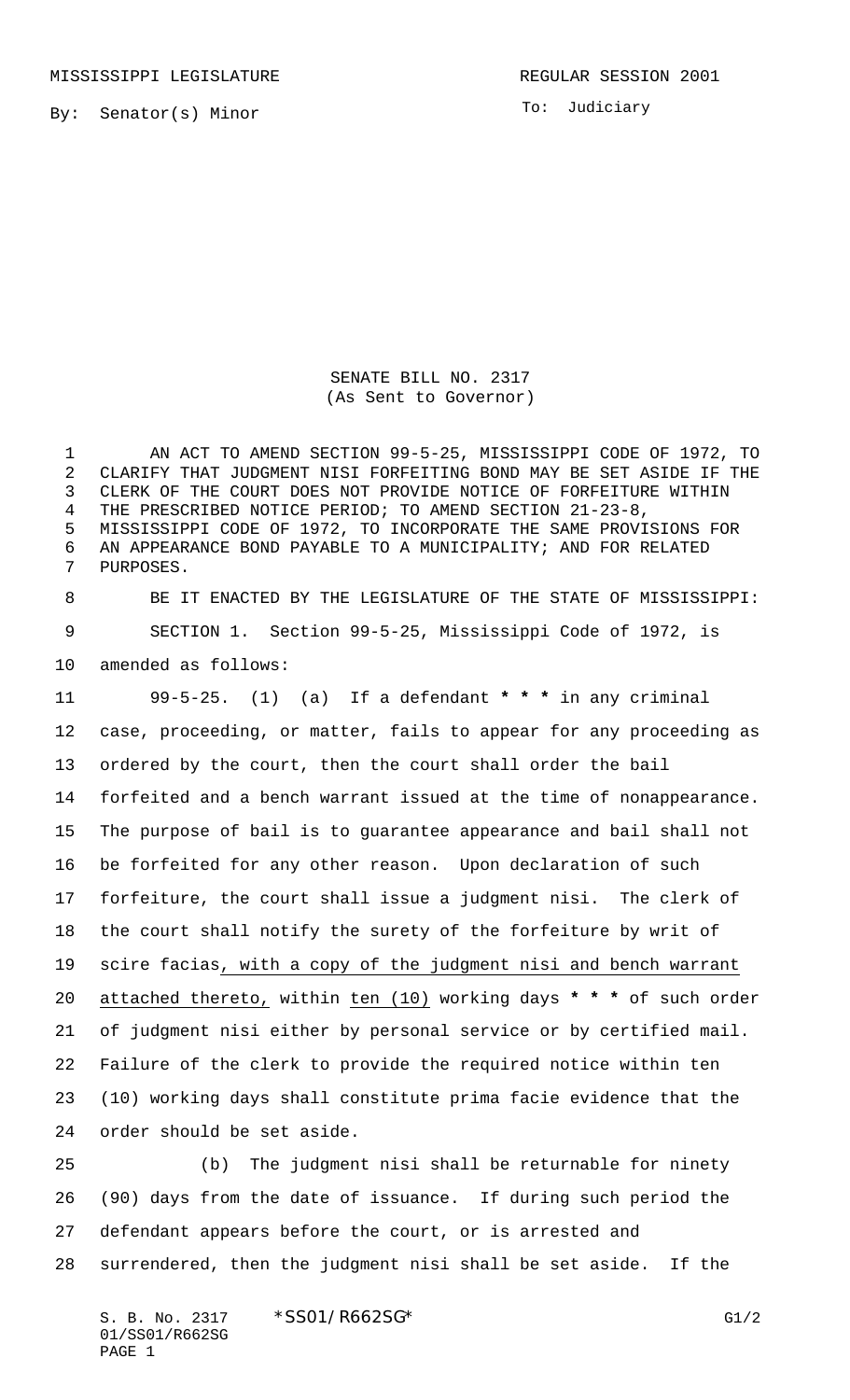surety fails to produce the defendant and does not provide to the court reasonable mitigating circumstances upon such showing, then the forfeiture shall be made final with a copy of the final 32 judgment to be served on the surety. Reasonable mitigating circumstances shall be that the defendant is incarcerated in another jurisdiction, that the defendant is hospitalized under a doctor's care, that the defendant is in a recognized drug rehabilitation program, that the defendant has been placed in a witness protection program and it shall be the duty of any such agency placing such defendant into a witness protection program to notify the court and the court to notify the surety, or any other reason justifiable to the court.

 (2) If a final judgment is entered against a surety licensed by the Department of Insurance and has not been set aside after ninety (90) days, or later if such time is extended by the court issuing the judgment nisi, then the court shall order the department to revoke the authority of such surety to write bail bonds. The commissioner shall, upon notice of the court, notify said surety within five (5) working days of receipt of revocation. If after ten (10) working days of such notification the revocation order has not been set aside by the court, then the commissioner shall revoke the authority of the surety and all agents of the surety and shall notify the sheriff of every county of such revocation.

 (3) If within twelve (12) months of the date of the final forfeiture the defendant appears for court, is arrested or surrendered to the court, or if the defendant is found to be incarcerated in another jurisdiction and a hold order placed on the defendant, then the amount of bail, less reasonable extradition cost, excluding attorney fees, shall be refunded by the court upon application by the surety.

 SECTION 2. Section 21-23-8, Mississippi Code of 1972, is amended as follows:

S. B. No. 2317 \* SS01/R662SG\* 01/SS01/R662SG PAGE 2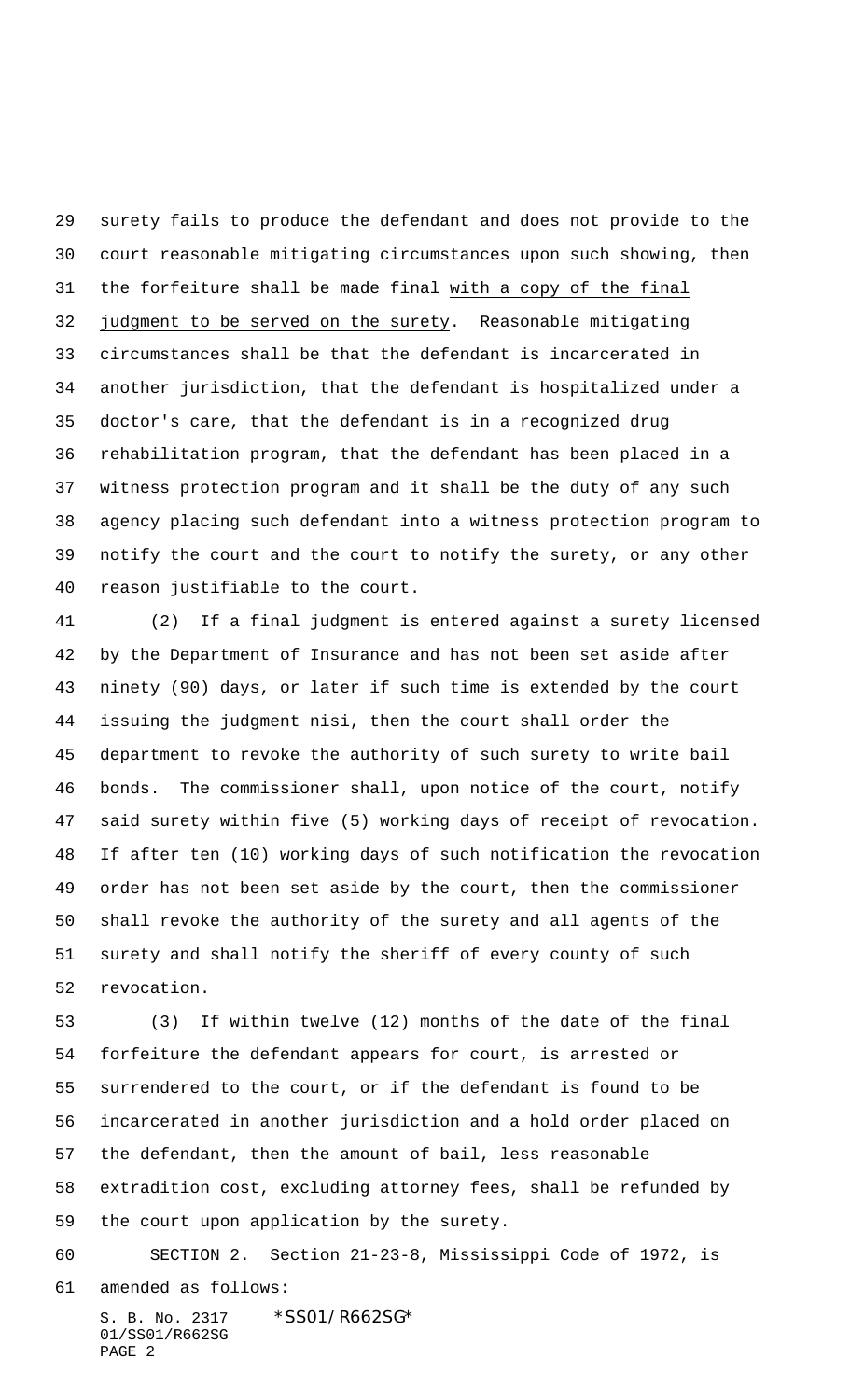21-23-8. (1) The municipal judge shall set the amount of bail for persons charged with offenses in municipal court and may approve the bond or recognizance therefor. In instances where the municipal judge is unavailable and has not provided a bail schedule or otherwise provided for the setting of bail, it is lawful for any officer or officers designated by order of the municipal judge to take bond, cash, property or recognizance, with or without sureties, in a sum to be determined by such officer, of not less than Fifty Dollars (\$50.00) nor more than One Thousand Dollars (\$1,000.00), payable to the municipality and conditioned for the appearance of such person on the return day and time of the writ before the court before whom the warrant is returnable, or in cases of arrest without a warrant, on the day and time set by the court or officer for arraignment, and there remain from day to day and term to term until discharged. All bonds shall be promptly returned to the court, together with any cash deposited, and be filed and proceeded on by the court in a case of forfeiture. The chief of the municipal police or a police officer or officers designated by order of the municipal judge may approve bonds or recognizances.

 (2) (a) All bonds and recognizances in municipal court where the municipal court shall have the jurisdiction to hear and determine the case may be made payable to the municipality and shall have the effect to bind the principal and any sureties on the bond or recognizance until they shall be discharged by due course of law without renewal.

S. B. No. 2317 \* SS01/R662SG\* 01/SS01/R662SG PAGE 3 (b) If a defendant **\* \* \*** fails to appear for any proceeding as ordered by the court, then the court shall order the bail forfeited and a bench warrant issued at the time of nonappearance. The purpose of bail is to guarantee appearance and bail shall not be forfeited for any other reason. Upon 93 declaration of such forfeiture, the court shall issue a judgment nisi. The clerk of the court shall notify the surety of the